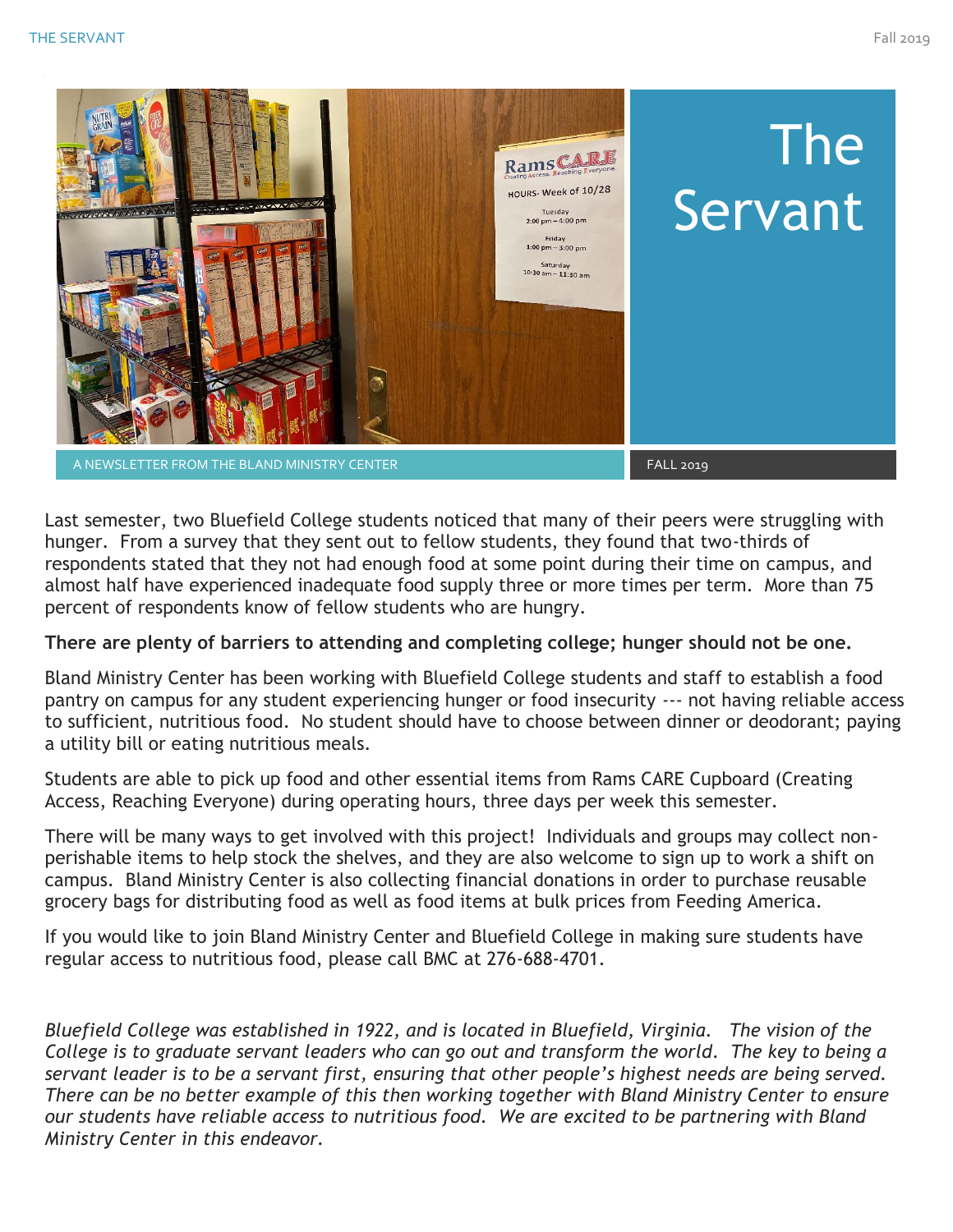# Dental Operations are Expanding

More than 35 years ago, the two-car garage on BMC property was converted into a dental clinic with equipment donated by Dr. Thomas Orme of Purcellville, VA and financial support from the Virginia Baptist Mission Board. Since 1985, volunteer dentists have been, and will continue to be at the heart of our dental program.

For the last ten years, the Bland Ministry Center has also received funding from the Wythe-Bland Foundation to hire a dental staff to serve patients from Wythe and Bland Counties. A recent partnership with Bland County Medical Clinic has expanded the patient base as they provide care two days per week out of the Bland office. In spite of Bland Ministry Center staff serving patients four days per week, there are still many unserved dental patients, especially children, in Wythe and Bland Counties.



 *Dr. Graham Hoskins*

What could occur if children vulnerable to disease and infection could be welcomed in a "kidcentric," caring environment? What could occur if parents were exposed to caring, non-judgmental providers who answered their questions and provided them with educational resources and tools needed to promote their child's dental health? We believe "magic"—or the planned and systematic reduction of dental disease which plagues the underserved population of Southwest Virginia.

In recognizing our mission to meet both physical and spiritual needs, our board of directors has approved an expansion of dental services to ensure that everyone in our region has access to quality, affordable care. **Because of generous funding from Wythe-Bland Foundation, construction is underway to renovate the lower level of the Brock Hughes Medical Center building into Big Walker Dentistry, the five-operatory satellite clinic of Bland Ministry Center.**

Dr. Graham Hoskins and staff will continue to provide excellent care in Bland. Dr. Tonya Parris-Wilkins has been hired as Dental Director; she will serve as provider at Big Walker Dentistry while overseeing all dental operations at Bland Ministry Center. She is the immediate past president of the Virginia Board of Dentistry. In addition, she is a Fellow of the American Association of Hospital Dentists and a Master in the Academy of General Dentistry. Dr. Parris-Wilkins is a highly capable, compassionate dentist who we are excited to work with.



*Dr. Tonya Parris-Wilkins* 

In addition to their regular work in the office, staff will also find themselves inside local elementary schools serving uninsured children as well as hosting Wytheville Community College students for a hygiene rotation weekly. Most importantly, they will continue working with volunteer dentists, oral surgeons, hygienists, and assistants that travel to Southwest Virginia to serve patients!

Join us on Saturday, November 23 from 1:00-3:00 p.m. for an Open House at Big Walker Dental! We can't wait to show you the new space and tell you how everything has fallen into place, from donated dental equipment to an amazing team. You can find the office by using 450 W Monroe St, Wytheville, VA 24382 in your GPS and coming to the rear, lower entrance of the building.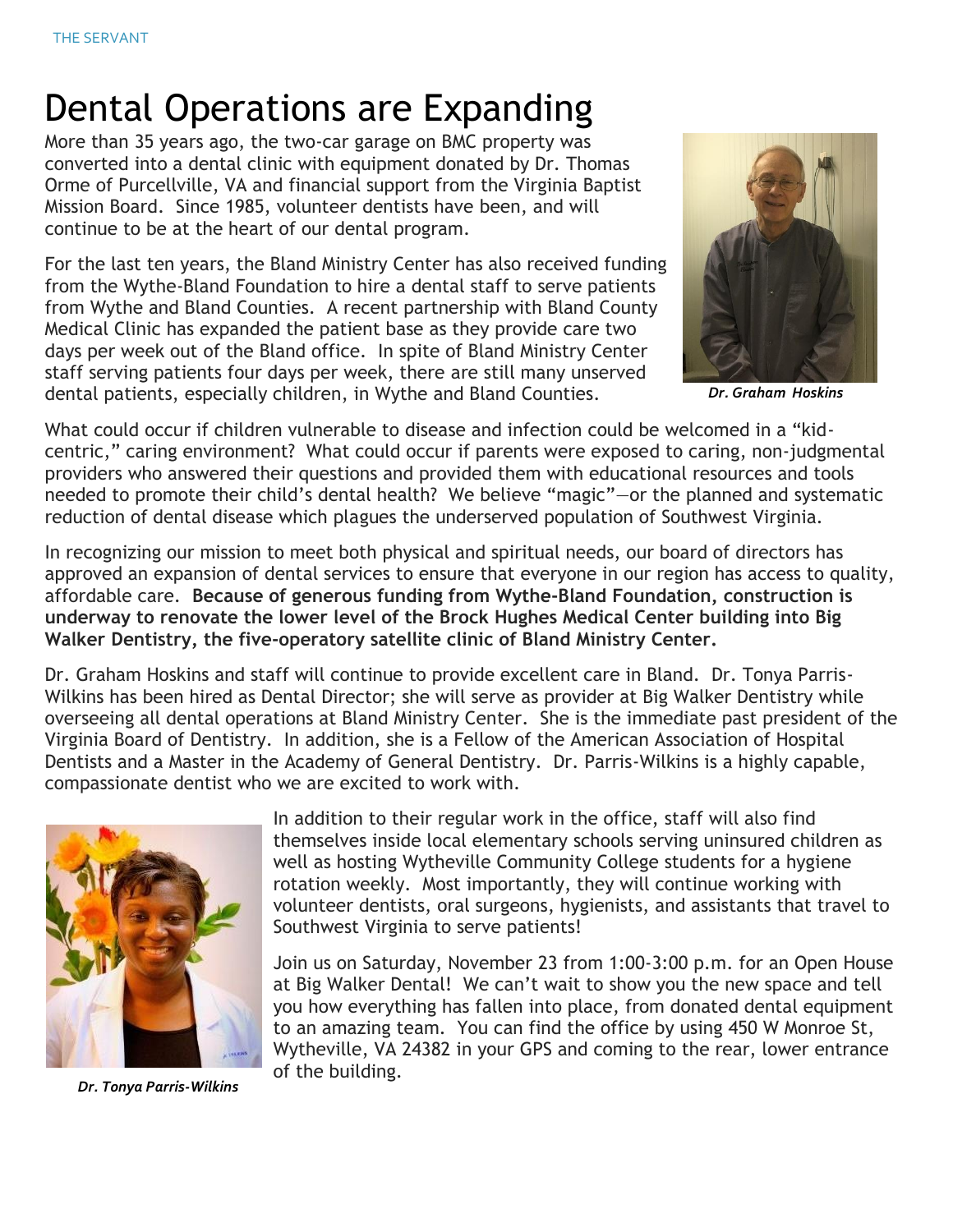# We're Turning 40!!

In 2020, Bland Ministry Center will celebrate its 40<sup>th</sup> year of meeting physical and spiritual needs in Southwest Virginia and southern West Virginia! While we reflect on how far we've come, our board of directors has also been tasked with considering where we wish to position ourselves moving forward. They have established a Statement of Vision and Values, available on our website, including objectives that should be met by 2030 in order to maintain and grow the services offered throughout the region.

But it's not all just serious planning for the future! To celebrate, Bland Ministry Center will encourage churches, local businesses, and friends to participate in our "Year of 40." You can send in \$40 or make it your church's goal to bring in 40 canned good items monthly in 2020. Your Sunday School class can collect 40 backpacks for next year's school supply distribution. Your Awana group can assemble 40 dental hygiene packs for a special service project. Pick a program you're passionate about and collect 40 items per month or for the whole year, or send in a special \$40 "birthday gift;" undesignated money helps us keep the lights on!

Thank YOU for keeping our doors open this long! We're going to have to celebrate extra hard for 50!

## Christmas in July

We truly start planning for Christmas IN JULY! It's an abomination to some, a delight for me, and absolutely necessary for Bland Ministry Center. This December, we will distribute 500 Christmas food boxes to pre-registered families throughout our region. East River Baptist Association churches will collect food items, the Loftis family of Boydton will organize a collection including Christmas shoeboxes, and area businesses will adopt local children to bless with Christmas gifts. Our volunteers will register families for food or gifts, host mission teams, and take inventory of thousands of cans of beans and corn and carrots!

Find the "Sign-up Genius" on our website to commit to collecting all or a portion of a specific food item. If you don't see your favorite Christmas treat and would like to collect something extra, let us know! We're excited to work alongside you to spread Christmas cheer! Give us a call to find out ways even more ways you can get involved.

## Honey Baked Holidays

Through November 15, you can purchase a Honey Baked Ham gift card through the website below to use in stores or online- YES, they will MAIL YOU one of those sugary-coated hams for your holiday meal! Simply visit our fundraising dashboard and have a digital gift card emailed to you immediately or request a plastic card in the mail. Your chicken salad combo won't cost you any extra, but Bland Ministry Center will receive 20% of your gift card purchase! All monies raised will go towards helping to purchase items for our Christmas boxes.

https://honeybakedfundraising.com//fundraisers/Bland\_Ministry\_Center

(We don't travel to all of you Central and Eastern VA churches without looking for two things: Duck Donuts and a HBH Ham Classic on rye!)